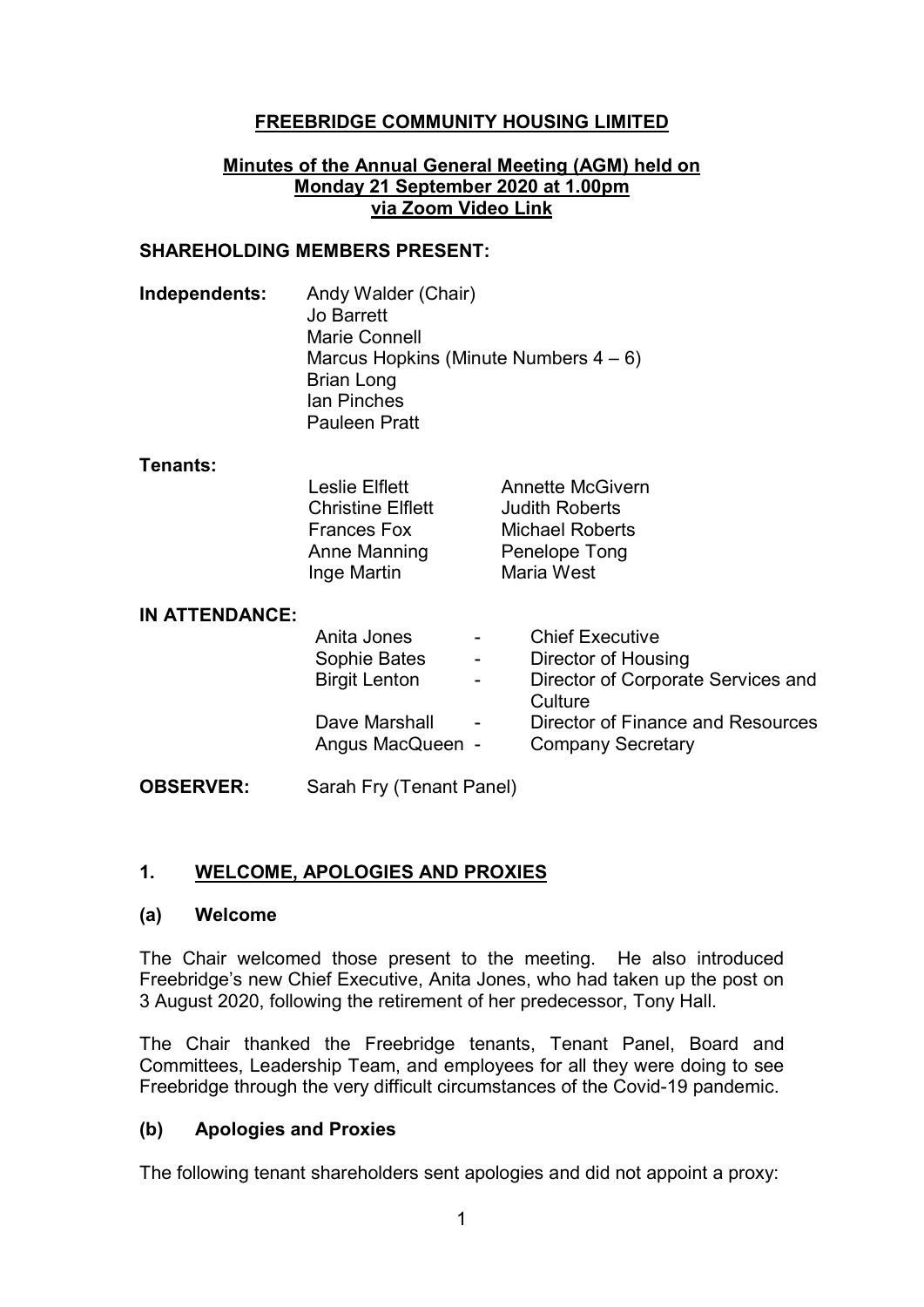Charlotte Beck, Barbara Davis, Penny Duce and Jasmine Rigg.

The following tenant shareholders sent apologies and appointed the Chair as their proxy to vote in favour of all resolutions:

Trevor Allington, Paul Baisbrown, Brian Baylis, Gillian Berrisford, Sylvia Calver, Antony Caulder-Mason, Michael Collison, Kelvin Darlow, Susan Darlow, Edwin Evans, John Evans, Angela French, Irene Gammon, Glenn Gillott, Valerie Gooding, Michael Harpley, Richard Hegarty, Sheila James, Celia Jayne, Michael Jordan, Zinaida Kazineca, Ian Lund, Sandra Peckover, Gregory Peckover, Zita Salcevica, Frances Silver, Stephen Tong and Linda Walker.

The following tenant shareholders sent apologies and appointed the Chair as their proxy to vote against all resolutions:

Derek Carter, Valerie Carter, Valerie Cox, William Cox.

The following independent shareholder sent apologies and appointed the Chair as his proxy to vote in favour of all resolutions:

Simon Smith.

### **2. MINUTES**

Having been duly proposed and seconded, it was

**RESOLVED** (by 95.24% of those voting):That the minutes of the Annual General Meeting held on 23 September 2019 be confirmed as a correct record and signed by the Chair.

### **3. REPLACEMENT OF THE RULES**

The Meeting considered replacement of the Rules. The Company Secretary advised that both Freebridge's funder, RBS, and Freebridge's Tenant Panel had indicated that they were content with the new Rules presented.

Having been duly proposed and seconded, it was

**RESOLVED** (by 95.24% of those voting):

- 1) That the Rules of the Association be rescinded and replaced with the Rules attached to the resolution (the Rules).
- 2) That any three of the shareholders of the Association be appointed, together with the secretary, to sign the Rules and to accept any alterations made in the Rules by the Financial Conduct Authority without further consulting the Association.
- 3) That this resolution be conditional upon all known material contractual, regulatory and other consents and approvals required in connection with the adoption of the Rules having been obtained.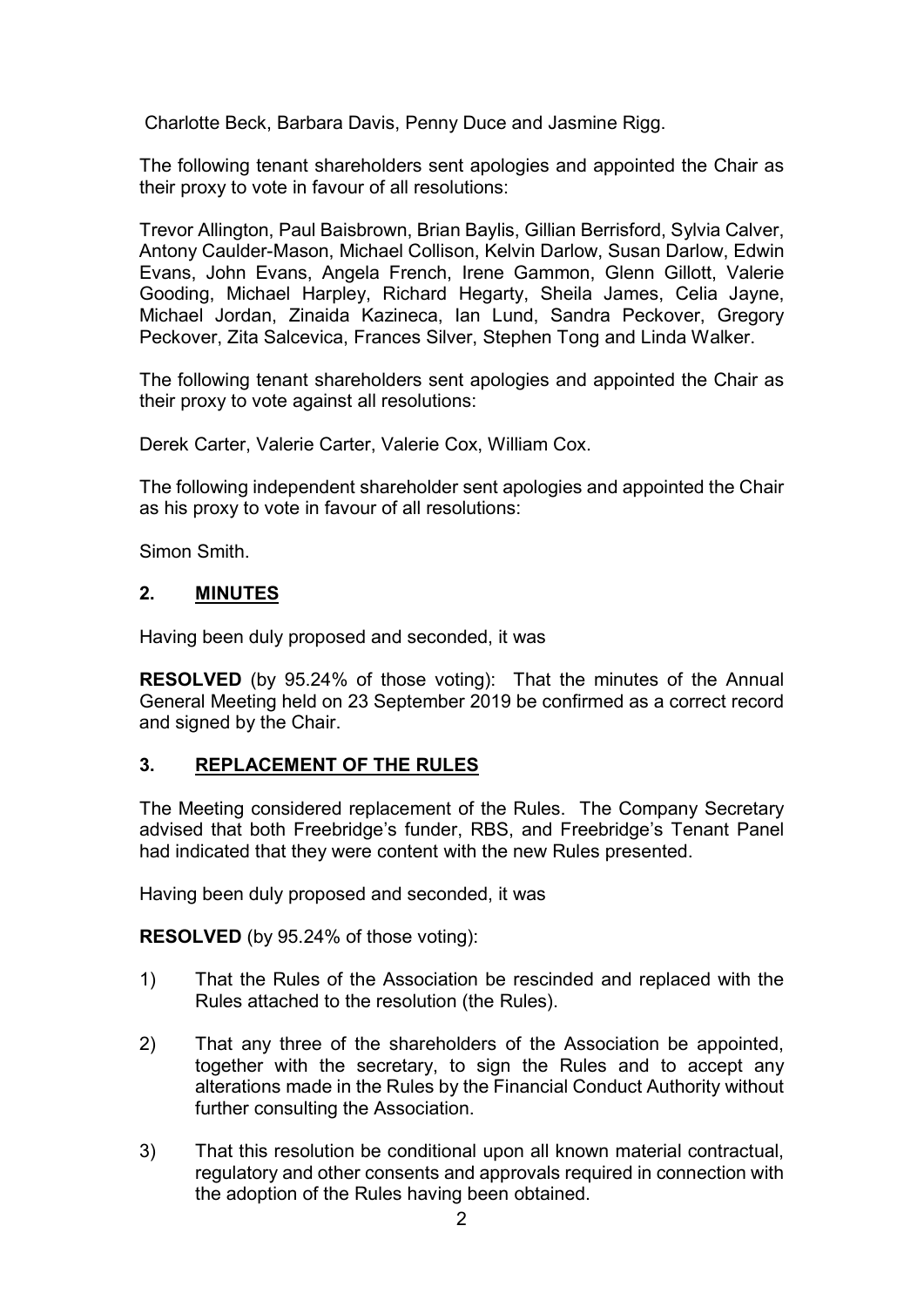## **4. THE BOARD'S ANNUAL REPORT TO THE ANNUAL GENERAL MEETING**

The Meeting received the Board's Annual Report, which included the following:

- financial statements for the period to 31 March 2020, including:
	- o the revenue accounts and balance sheet for the last accounting period
	- o the Auditor's report on those accounts and balance sheet
	- o the Board's report on the affairs of the Association
- the Policy for admitting new shareholders
- the Board's report on the Community Empowerment Strategy.

In introducing the report, the Chief Executive said that she was proud of Freebridge's achievements in the community over the past year, including the issuing of grants to small organisations, the operation of two "placeshaping" community centres and contributing to the "Love West Norfolk" campaign. It was clear that Freebridge was not just a landlord. However, she had listened to feedback from tenants, including the Tenant Panel, and was aware that there were a number of areas of concern for tenants, in particular:

- there needed to be improvements to the quality of homes and to the repairs and maintenance service;
- all Freebridge homes should be of good quality, not just the new ones; and
- "placeshaping" work should not just be focused on King's Lynn.

Looking ahead, the Chief Executive said that a five-year plan for Freebridge up to 2026 was currently being developed. Freebridge's ambition would remain high through this period, despite the economic challenges presented by the Covid-19 pandemic, but it would not lose site of the need to get the basics right; Freebridge should be known for high standards and as a consequence customer engagement would remain extremely important. The newly-formed Customer Service Committee would be strengthened and would work alongside the Tenant Panel. Freebridge would be focusing on more meaningful engagement with a wider group of tenants. The Chief Executive commented that offering shareholding to tenants was not common in the sector, but it was genuinely offered to Freebridge tenants and was an excellent opportunity for them to have a greater say in the running of Freebridge. New development across West Norfolk was a key focus, to ensure that more people in need could access an affordable home with Freebridge. Freebridge would, however, also develop its wider role in supporting customers' futures, providing opportunities in education and training. The service to tenants would remain the key focus with digital enhancements planned to make this easier for those who chose to use it.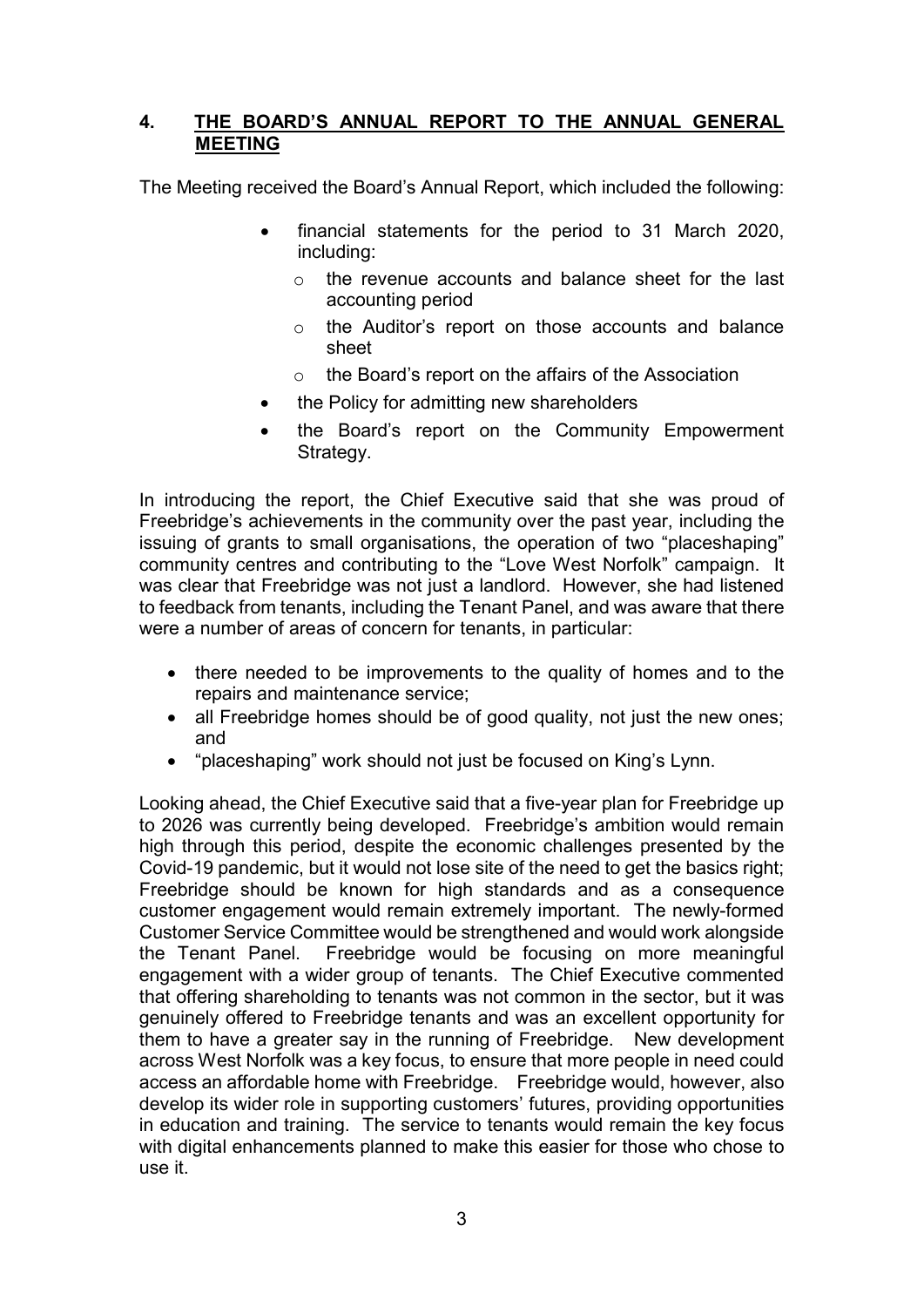The Director of Finance and Resources highlighted from the financial statements that turnover had been £31.4 million, of which 95% had been from social housing lettings. Operating profit had been £6.6 million and total comprehensive income (net profit) had been £7.7 million. Major expenditure lines had been: £12.6 million on maintenance including capitalised major repairs; £5 million on management costs, predominantly salaries; £4.1 million on service costs such as insurance, ICT systems, housing services and other back office activities (higher than last year due to project and preparation costs including demolitions); circa £2 million on interest costs to service outstanding debt of £52.5 million; and £4.9 million on the purchase of 33 properties, 22 for rent and 11 for shared ownership sale. In summary, Freebridge continued to trade profitably and remained a financially robust and secure social landlord.

The Chair said that Freebridge had a highly-motivated and customer-focused Chief Executive supported by a talented Leadership Team. Freebridge was in a strong position to move forward over the coming years; it would be providing better homes, more homes and support for the communities it served.

# **5. APPOINTMENT OF AUDITOR**

Having been duly proposed and seconded, it was

**RESOLVED** (by 95.24% of those voting):That Mazars LLP be reappointed as Auditor of the Association.

## **6. APPOINTMENT OF BOARD MEMBERS**

As the number of candidates put forward for Board membership did not exceed the number of vacancies, the Chair declared, in accordance with Rule D15.4, the following candidates to be duly elected:

• Richard Spilsbury as a Board Member until the Annual General Meeting in 2023.

To take effect following registration of the new Rules (agreed under 3. above) with the Financial Conduct Authority:

- Marcus Hopkins as a Board Member until the Annual General Meeting in 2021.
- Brian Long as a Board Member until the Annual General Meeting in 2021.
- Jasmine Rigg as a Board Member until the Annual General Meeting in 2022.

The Chair made the following announcements in relation to Board Members:

• Mike Britch, although not a Freebridge Board Member, had been Chair of Bridgegate Homes, Freebridge's development subsidiary. He had resigned from this position earlier in the year owing to ill health. The